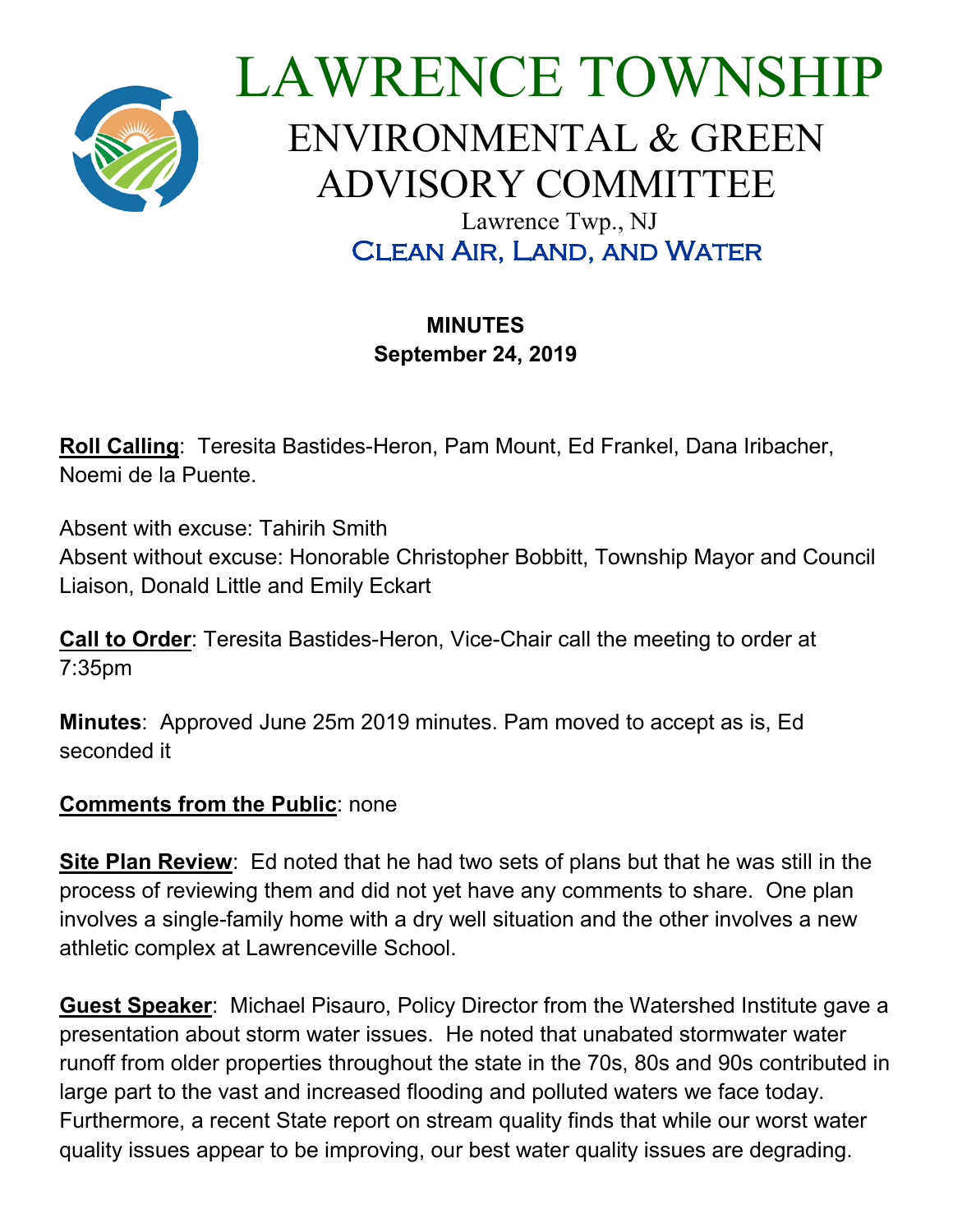### **Lawrence Township Environmental and Green Advisory Committee September 24, 2019 Page 2**

Michael said unsuccessful efforts were made to have private residential developers fund stormwater problems, so the newest solution is setting up public or quasi-public stormwater utilities that would fund improvement projects with fees charged to property owners. In March 2019, Gov. Murphy signed the Clean Stormwater Flood Reduction Act that authorized the creation of such entities to help address stream and stormwater-related problems. While individual municipalities can create these utilities, flooding and stream quality issues often, if not always, affect multiple areas and are not conveniently confined to municipal boundaries. Thus, more emphasis is being placed on encouraging regional governmental entities, such as counties, or encouraging shared service agreements between towns and cities to set up such utilities.

Michael added that the NJ DEP is currently putting together a stakeholder group to come up with more detailed stormwater rules to prod more action around the state on this subject.

**NJ Clean Energy Program**: Pam reported on the NJ Direct Install information session that took place for small businesses at the Mercer County Boathouse. Unfortunately, she noted, almost no businesses were in attendance. Everyone agreed that ultimately returning to door-to-door marketing of the program may be the only way to really get the word out about it.

**Stop Food Waste Program**: There was no news on this topic, but Pam noted that a biodigester is being developed in Princeton; we'll see, she added, what kind of partial solution it can genuinely be once it's ready for action.

**Single-use Plastic Bags**: Noemi reported that West Windsor is close to passing an ordinance banning plastic bags and that it will be an excellent opportunity to see how the business community responds, including the town's farmers market. Over 85 such ordinances have passed in municipalities around the state, she said. Teresita noted that Paramus with its huge mall also passed such an ordinance.

**Other Business:** Pam said that Lawrence can announce in November that it has again attained a Silver Certification with Sustainable NJ and that we ought to celebrate this with the town council and in a Green Drinks event.